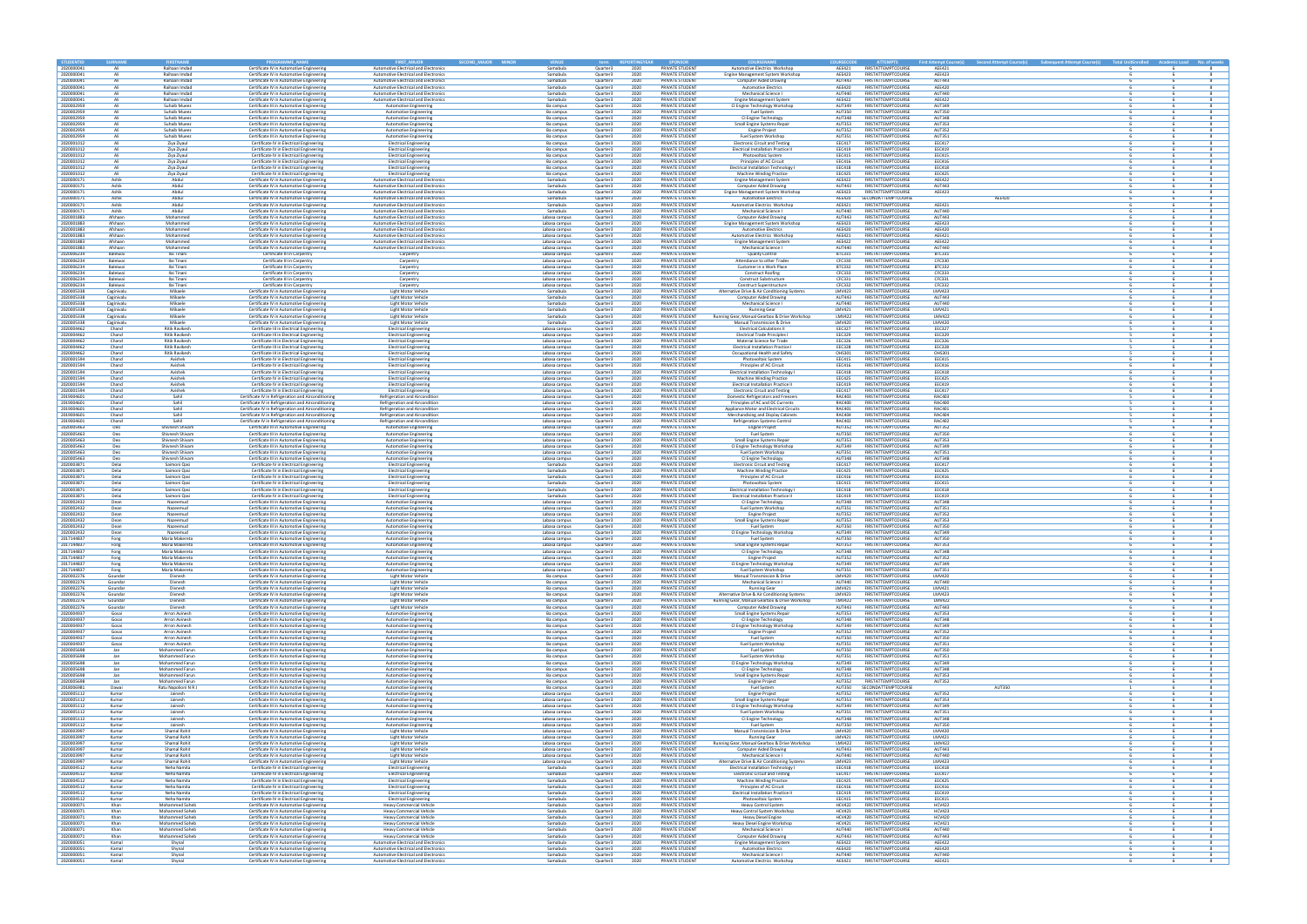

| 6              | 6                            | 8                            |
|----------------|------------------------------|------------------------------|
| 6              | 6                            | 8                            |
| 4              | 6                            | 8                            |
| 4              | 6                            | 8                            |
| 4              | 6                            | 8                            |
| $\overline{4}$ | 6                            | 8                            |
| 6              | 6                            | 8                            |
| 6              | 6                            | 8                            |
| 6              | 6                            | 8                            |
| 6              | 6                            | 8                            |
| 6              | 6                            | 8                            |
| 6              | 6                            | 8                            |
| 6              | 6                            | 8                            |
| 6              | 6                            | 8                            |
| 6              | 6<br>6                       | 8                            |
| 6<br>6         | 6                            | 8<br>8                       |
|                |                              |                              |
| 6<br>6         | 6<br>6                       | 8<br>8                       |
| 6              | 6                            | 8                            |
| 6              | 6                            | 8                            |
| 6              | 6                            | 8                            |
| 6              | 6                            | 8                            |
| 6              | 6                            | $\overline{\mathbf{8}}$      |
| 6              | 6                            | 8                            |
| 6              | 6                            | 8                            |
| 6              | 6                            | 8                            |
| 6              | 6                            | 8                            |
| 6              | 6                            | 8                            |
| 6<br>6         | 6<br>6                       | 8<br>8                       |
| 6              | 6                            | 8                            |
| 6              | 6                            | 8                            |
| 6              | 6                            | 8                            |
| 6              | 6                            | 8                            |
| 6              | 6                            | 8                            |
| 6              | 6                            | 8                            |
| 6              | 6                            | 8                            |
| 6              | 6                            | 8                            |
| 6              | 6                            | 8                            |
| 6              | $\overline{\mathbf{6}}$      | $\overline{\mathbf{8}}$      |
| 6              | 6                            | 8                            |
| 6              | 6                            | 8                            |
| 6<br>6         | 6<br>6                       | 8<br>8                       |
| 6              | 6                            | 8                            |
| 6              | 6                            | 8                            |
| 6              | 6                            | 8                            |
| 6              | 6                            | 8                            |
| 6              | 6                            | 8                            |
| 6              | 6                            | 8                            |
| 6              | 6                            | 8                            |
| 6              | 6                            | 8                            |
| 6              | 6                            | 8                            |
| 6              | 6                            | 8                            |
| 6              | 6                            | 8                            |
| 6<br>6         | 6<br>$\overline{\mathbf{6}}$ | 8<br>$\overline{\mathbf{8}}$ |
| 6              | 6                            | 8                            |
| 6              | 6                            | 8                            |
| 6              | 6                            | 8                            |
| 6              | 6                            | 8                            |
|                |                              |                              |
| 6              | 6                            | 8                            |
| 6              | 6                            | 8                            |
| 6              | 6                            | 8                            |
| 6              | 6                            | 8                            |
| 6              | 6                            | 8                            |
| 6              | 6                            | 8                            |
| 6              | 6                            | 8                            |
| 6              | 6                            | 8                            |
| 6              | 6                            | 8                            |
| 6              | 6                            | 8                            |
| 6              | 6                            | 8<br>8                       |
| 6<br>6         | 6<br>6                       | 8                            |
| 6              | 6                            | 8                            |
| 6              | 6                            | 8                            |
| 6              | 6                            | 8                            |
| 6              | 6                            | 8                            |
| 6              | 6                            | 8                            |
| 6              | 6                            | 8                            |
| 6              | 6                            | 8                            |
| 6              | 6                            | 8                            |
| 6              | 6                            | 8                            |
| 6              | 6                            | 8                            |
| 6              | 6<br>6                       | 8<br>8                       |
| 6<br>6         | 6                            | 8                            |
| 6              | 6                            | 8                            |
| 6              | 6                            | 8                            |
| 6              | 6                            | $\overline{\mathbf{8}}$      |
| 6              | 6                            | 8                            |
| 6              | 6                            | 8                            |
| 6              | 6                            | 8                            |
| 6<br>6         | 6<br>6                       | 8<br>8                       |
| 6              | 6                            | 8                            |
| 6              | 6                            | 8                            |
| 6              | 6                            | 8                            |
| 6              | 6                            | $\overline{\mathbf{8}}$      |
| 6              | 6                            | 8                            |
| 6              | 6                            | 8                            |
| 6              | 6                            | 8                            |
| 6              | 6                            | 8                            |
| 6              | 6                            | 8                            |
| 6              | 6                            | 8                            |
| 6<br>6         | 6<br>6                       | 8<br>$\overline{\mathbf{8}}$ |
| 6              | 6                            | 8                            |
| 6              | 6                            | 8                            |
| 6              | 6                            | 8                            |
| 6              | 6                            | 8                            |
| 6              | 6                            | 8                            |
| 6              | 6                            | 8                            |
| 6              | 6                            | 8                            |
| 6              | 6                            | 8                            |
| 6              | 6                            | 8                            |
| 6              | 6                            | 8                            |
| 6              | 6                            | 8                            |
| 6              | 6                            | 8<br>8                       |
| 6<br>6         | 6<br>6                       | 8                            |
| 6              | 6                            | 8                            |
| 6              | 6                            | 8                            |
| 6              | $\overline{\mathbf{6}}$      | $\bf{8}$                     |
| 6              | 6                            | 8                            |
| 6              | 6                            | 8                            |
| 6<br>6         | 6<br>6                       | 8<br>8                       |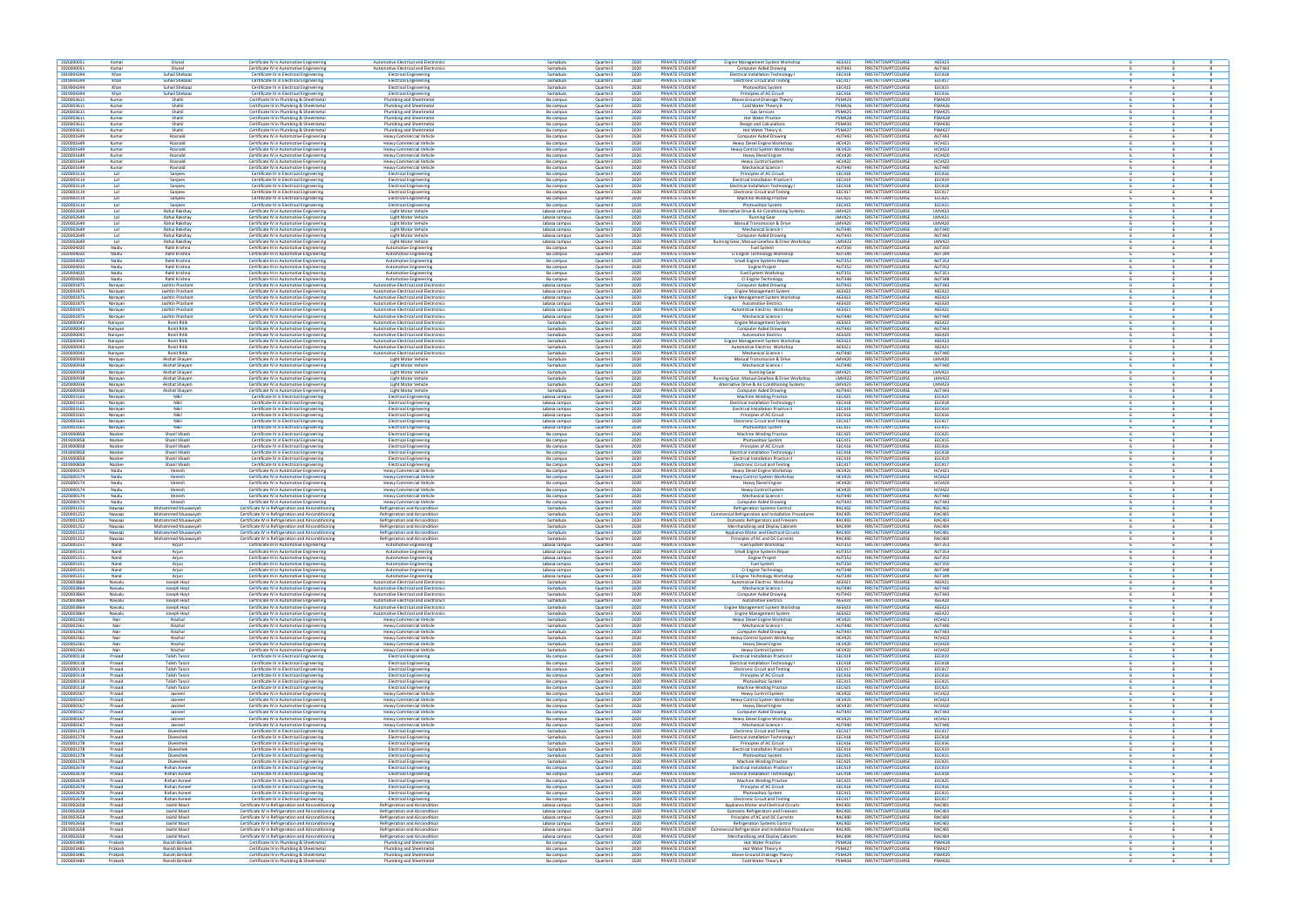

|          |                     | 8                            |
|----------|---------------------|------------------------------|
| 6        | 6                   |                              |
| 6<br>6   | 6<br>6              | $\overline{\mathbf{8}}$<br>8 |
| 6        | 6                   | 8                            |
| 6        | 6                   | 8                            |
| 6        | 6                   | 8                            |
| 6        | $\overline{6}$      | 8                            |
| 6<br>6   | 6<br>6              | 8<br>8                       |
| 6        | $\overline{6}$      | 8                            |
| 6        | 6                   | 8                            |
| 6        | 6                   | 8                            |
| 6        | 6                   | 8                            |
| 6        | 6                   | 8                            |
| 6        | 6                   | $\overline{\mathbf{8}}$      |
| 6        | 6<br>6              | 8<br>8                       |
| 6<br>6   | 6                   | 8                            |
| 6        | 6                   | $\overline{\mathbf{8}}$      |
| 6        | 6                   | 8                            |
| 6        | 6                   | 8                            |
| 6        | 6                   | 8                            |
| 6<br>6   | 6<br>6              | 8<br>8                       |
| 6        | 6                   | 8                            |
| 6        | 6                   | 8                            |
| 6        | 6                   | 8                            |
| 6        | 6                   | 8                            |
| 6        | 6                   | 8                            |
| 6<br>6   | 6<br>6              | 8<br>8                       |
| 6        | 6                   | 8                            |
| 6        | 6                   | 8                            |
| 6        | 6                   | 8                            |
| 6        | 6                   | 8                            |
| 6        | 6                   | $\overline{\mathbf{8}}$      |
| 6        | 6                   | 8                            |
| 6<br>6   | 6<br>6              | 8<br>8                       |
| 6        | 6                   | $\overline{\mathbf{8}}$      |
| 6        | 6                   | 8                            |
| 6        | 6                   | 8                            |
| 6        | 6                   | 8                            |
| 6        | 6                   | $\overline{\mathbf{8}}$      |
| 6        | 6                   | 8                            |
| 6<br>6   | 6<br>6              | 8<br>8                       |
| 6        | 6                   | 8                            |
| 6        | 6                   | 8                            |
| 6        | 6                   | 8                            |
| 18       | 6                   | 8                            |
| 18       | 6                   | 8                            |
| 18<br>18 | 6<br>6              | 8<br>8                       |
| 18       | 6                   | 8                            |
| 18       | 6                   | 8                            |
| 18       | 6                   | 8                            |
| 18       | 6                   | 8                            |
| 18       | 6                   | 8                            |
| 18<br>18 | 6<br>6              | 8<br>$\overline{\mathbf{8}}$ |
| 18       | 6                   | 8                            |
|          |                     |                              |
|          |                     |                              |
| 18       | 6                   | 8                            |
| 18<br>18 | 6<br>6              | 8<br>$\overline{\mathbf{8}}$ |
| 18       | 6                   | 8                            |
| 18       | 6                   | 8                            |
| 18       | 6                   | 8                            |
| 6<br>6   | 6                   | 8                            |
| 6        | 6<br>6              | 8<br>8                       |
| 6        | 6                   | 8                            |
| 6        | 6                   | 8                            |
| 6        | $\overline{6}$      | 8                            |
| 6        | 6                   | 8                            |
| 6        | 6                   | 8                            |
| 6<br>6   | 6<br>6              | 8<br>$\overline{\mathbf{8}}$ |
| 6        | 6                   | 8                            |
| 6        | 6                   | 8                            |
| 6        | 6                   | 8                            |
| 6        | 6                   | $\overline{\mathbf{8}}$      |
| 6        | 6                   | 8                            |
| 6<br>6   | 6<br>6              | 8<br>8                       |
| 6        | 6                   | $\overline{\mathbf{8}}$      |
| 4        | 6                   | 8                            |
| 4        | 6                   | 8                            |
| 4<br>4   | 6                   | 8                            |
| 6        | 6<br>6              | 8<br>8                       |
| 6        | 6                   | 8                            |
| 6        | 6                   | 8                            |
| 6        | 6                   | 8                            |
| 6        | 6                   | 8                            |
| 6        | 6                   | 8                            |
| 6        | 6                   | 8                            |
| 6<br>6   | 6<br>6              | 8<br>8                       |
| 6        | 6                   | 8                            |
| 6        | 6                   | 8                            |
| 6        | 6                   | 8                            |
| 6        | 6                   | $\overline{\mathbf{8}}$      |
| 6<br>6   | 6<br>6              | 8<br>8                       |
| 6        | 6                   | 8                            |
| 6        | 6                   | 8                            |
| 6        | 6                   | 8                            |
| 6        | 6                   | 8                            |
| 6<br>6   | 6                   | 8<br>8                       |
| 6        | 6<br>6              | 8                            |
| 6        | 6                   | 8                            |
| 6        | 6                   | 8                            |
| 6        | 6                   | 8                            |
| 6        | 6                   | 8                            |
| 6        | 6                   | 8                            |
| 6        | 6                   | 8                            |
| 6<br>6   | 6<br>6              | 8<br>$\overline{\mathbf{8}}$ |
| 6        | 6                   | 8                            |
| 6        | 6                   | 8                            |
| 6        | 6                   | 8                            |
| 6        | 6                   | $\overline{\mathbf{8}}$      |
| 6        | 6                   | 8                            |
| 6<br>6   | 6<br>6              | 8<br>8                       |
| 6        | 6                   | $\overline{\mathbf{8}}$      |
| 6<br>6   | 6<br>$\overline{6}$ | 8<br>8                       |